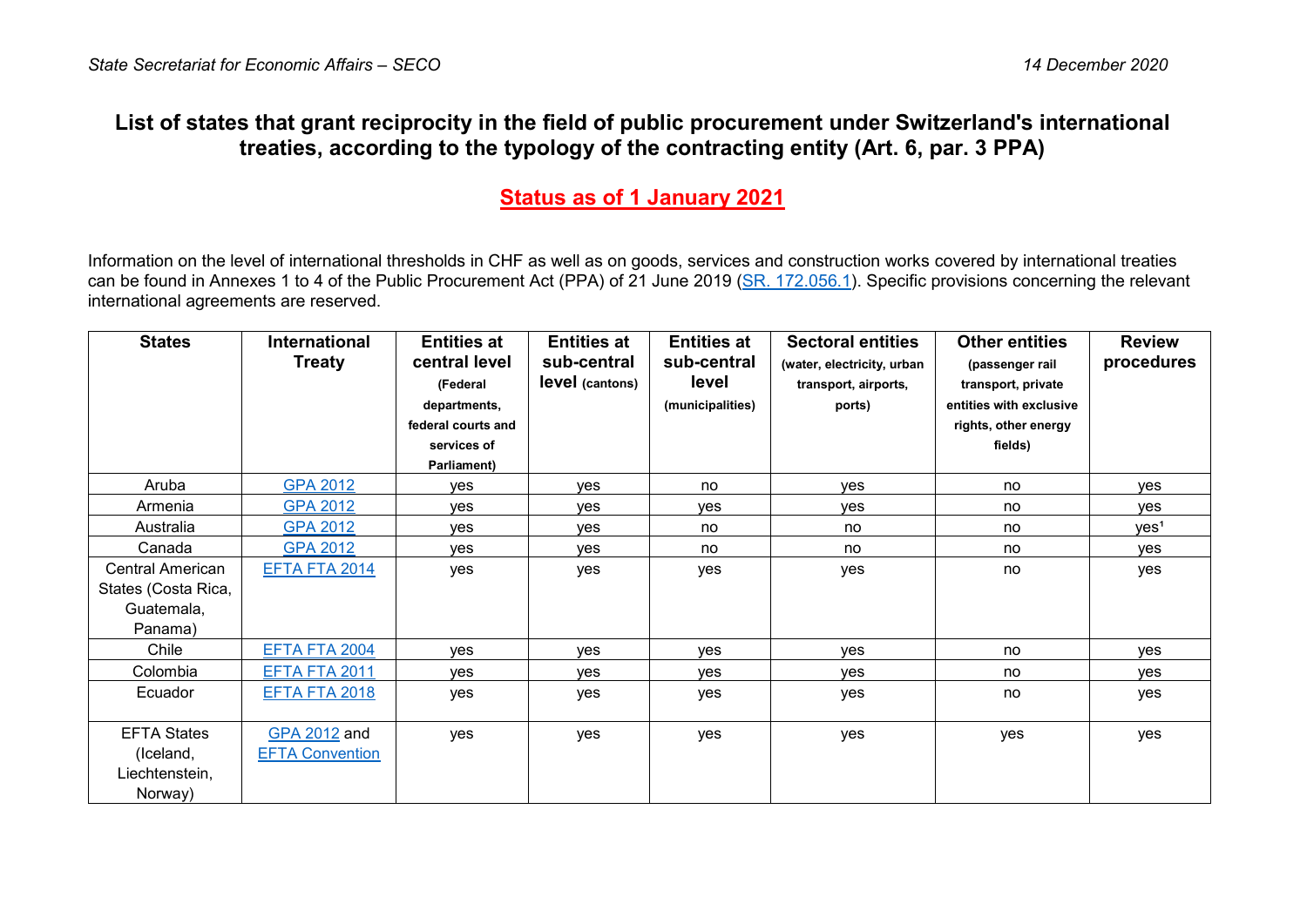| <b>States</b>            | <b>International</b><br><b>Treaty</b> | <b>Entities at</b><br>central level | <b>Entities at</b><br>sub-central | <b>Entities at</b><br>sub-central | <b>Sectoral entities</b><br>(water, electricity, urban | <b>Other entities</b><br>(passenger rail | <b>Review</b><br>procedures |
|--------------------------|---------------------------------------|-------------------------------------|-----------------------------------|-----------------------------------|--------------------------------------------------------|------------------------------------------|-----------------------------|
|                          |                                       | (Federal                            | level (cantons)                   | level                             | transport, airports,                                   | transport, private                       |                             |
|                          |                                       | departments,                        |                                   | (municipalities)                  | ports)                                                 | entities with exclusive                  |                             |
|                          |                                       | federal courts and                  |                                   |                                   |                                                        | rights, other energy                     |                             |
|                          |                                       | services of                         |                                   |                                   |                                                        | fields)                                  |                             |
|                          |                                       | Parliament)                         |                                   |                                   |                                                        |                                          |                             |
| European Union           | <b>GPA 2012 and</b>                   |                                     |                                   |                                   |                                                        | yes                                      | yes                         |
| (EU - 27 Member          | bilateral agreement                   | yes                                 | yes                               | yes                               | yes                                                    |                                          |                             |
| States)                  | 1999                                  |                                     |                                   |                                   |                                                        |                                          |                             |
| <b>GCC States (Saudi</b> | EFTA FTA 2014                         | yes                                 | yes                               | yes                               | yes                                                    | no                                       | yes                         |
| Arabia, United Arab      |                                       |                                     |                                   |                                   |                                                        |                                          |                             |
| Emirates, Qatar,         |                                       |                                     |                                   |                                   |                                                        |                                          |                             |
| Kuwait, Oman)            |                                       |                                     |                                   |                                   |                                                        |                                          |                             |
| Georgia                  | EFTA FTA 2018                         | yes                                 | yes                               | yes                               | yes                                                    | no                                       | yes                         |
|                          |                                       |                                     |                                   |                                   | (except water,                                         |                                          |                             |
|                          |                                       |                                     |                                   |                                   | electricity)                                           |                                          |                             |
| Hong Kong                | <b>GPA 2012</b>                       | yes                                 | yes                               | no                                | yes                                                    | no                                       | yes                         |
| Israel                   | <b>GPA 2012</b>                       | yes                                 | yes                               | no                                | yes                                                    | no                                       | yes <sup>1</sup>            |
|                          |                                       |                                     |                                   |                                   | (except urban                                          |                                          |                             |
|                          |                                       |                                     |                                   |                                   | transport)                                             |                                          |                             |
| Japan                    | <b>GPA 2012</b>                       | yes                                 | yes                               | no                                | yes                                                    | no                                       | yes <sup>1</sup>            |
|                          |                                       |                                     |                                   |                                   | (except electricity,                                   |                                          |                             |
|                          |                                       |                                     |                                   |                                   | urban transport)                                       |                                          |                             |
| Mexico                   | EFTA FTA 2001                         | yes                                 | no                                | no                                | yes                                                    | no                                       | yes                         |
|                          |                                       |                                     |                                   |                                   | (except airports)                                      |                                          |                             |
| Moldova                  | <b>GPA 2012</b>                       | yes                                 | yes                               | yes                               | yes                                                    | no                                       | yes                         |
| Montenegro               | <b>GPA 2012</b>                       | yes                                 | yes                               | yes                               | yes                                                    | no                                       | yes                         |
| New Zealand              | <b>GPA 2012</b>                       | yes                                 | yes                               | no                                | yes                                                    | no                                       | yes                         |
| Peru                     | EFTA FTA 2011                         | yes                                 | yes                               | yes                               | yes                                                    | no                                       | yes                         |
| Singapore                | <b>GPA 2012</b>                       | yes                                 | yes                               | no                                | yes                                                    | no                                       | yes                         |
|                          |                                       |                                     |                                   |                                   | (except water,                                         |                                          |                             |
|                          |                                       |                                     |                                   |                                   | electricity)                                           |                                          |                             |